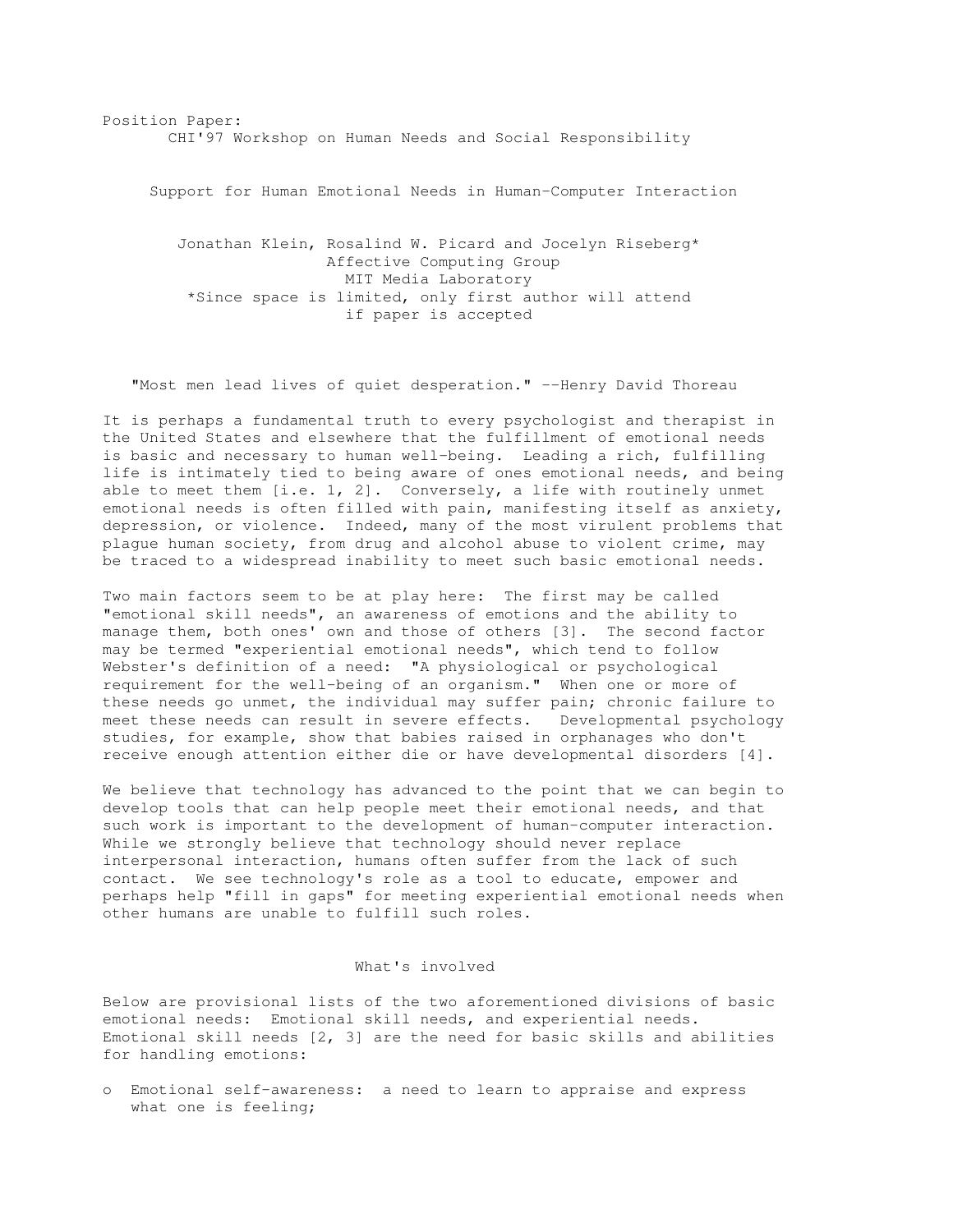- o Managing emotions: the need to handle and regulate feelings so that they are appropriate;
- o Self-motivation: a need to learn to harness one's emotions in the service of a goal, for example by delaying gratification.
- o Affect perception: a need to accurately appraise what others are feeling as they are feeling and expressing it;
- o Empathy: a need to learn to appreciate what others are feeling (closely linked in the literature to emotional self-awareness [3]);
- o Handling relationships, primarily via managing the emotions of others. This skill is a necessary component of friendship, intimacy, popularity, and leadership.

Experiential emotional needs [i.e. 5, 6] are mostly inherently social needs, and are therefore usually only met with the assistance or presence of others. These include a need

- o ...for attention -- strong and constant in children, fading to varying degrees in adulthood [10] o ...to feel that one's current emotional state is understood by others (particularly during strong emotional response); o ...to love and feel reciprocity of love; o ...to express affection, and feel reciprocated affection expressed;
- o ...for reciprocity of sharing personal disclosure information;
- o ...to feel connected to others;
- o ...to belong to a larger group;
- o ...for intimacy;
- o ...to feel that one's emotional responses are acceptable by others;
- o ...to feel accepted by others;
- o ...to feel that emotional experience and responses are "normal";
- o ...for touch, to be touched;
- o ...for security;

# How computational media can help

Computers offer great potential for supporting human emotional needs, because many properties of modern computational media are natural affordances for supporting emotional needs. In particular, interactive media:

- o Are increasingly portable, smaller, cheaper. Therefore they are increasingly able to be with their users at all times.
- o Show signs of soon being able to sense emotion via a variety of traditional means such as facial expression [12], tone of voice [11], and gesture [13].
- o May be able to sense emotion via non-traditional means [8].
- o Are able to be eternally attentive. Event- and interrupt-driven computational paradigms provide a constant, focused ability to pay attention to a person; particularly valuable for applications with young children.
- o Tend to be treated as real people by humans [14].

The promise that interactive media hold for supporting both types of emotional needs is as significant as the promise such media holds for supporting educational needs, or for enabling social interaction. We evaluate these opportunities below.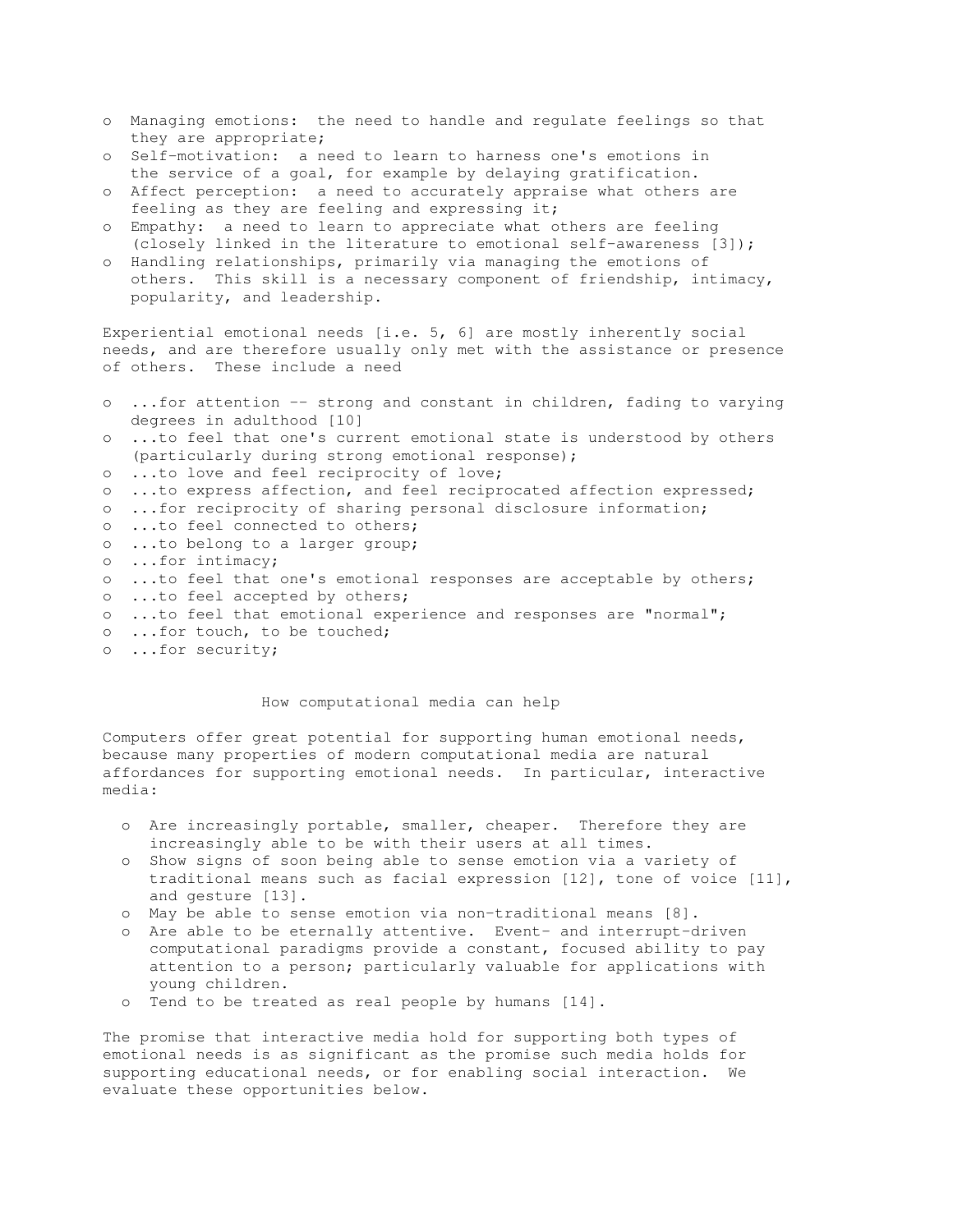### Supporting emotional skill needs

Educational technology has proven to be an effective and creative means for enabling learners to acquire academic skills and knowledge. It is neither a leap of imagination nor faith to imagine such tools designed to address emotional skill needs. Software tutors could be built today for students of any age to learn about emotions; other tools could help build emotional awareness and management skills.

Some of the latter skill-builders could also be constructed today, via similar means. Even an emotional awareness-builder might be built today, by prompting the user to record emotions (perhaps selecting from a list of pre-defined emotions, to start with) at random moments of the day. Work on such a tool is in the preliminary stages of investigation by the authors at the MIT Media Laboratory.

Research in the development of real-time emotion sensing and recognition is also underway as part of the Affective Computing project at the Media Lab. The realization of this technology may represent a fundamental advancement in human-computer interaction. For example, it may enable the development of an emotion-sensitive "Active Listener." Active listening is a simple but powerful skill used extensively by experienced therapists, and involves providing non-judgmental feedback, often about a speaker's emotional expression during conversation. While such a tool would probably rely on still-primitive speech processing capabilities, the potential benefit for such a tool is enormous. Elliot's "Affective Reasoner" [11], based on the Ortony, et al cognitive model of emotions [5], is an existing tool that could be incorporated into a system that tries to understand how events, acts, and objects are interpreted with respect to an individual's goals, standards, and preferences.

Recent work by the first author involves preliminary work toward such emotion-content conversational capabilities between user and machine. Specifically, the author has created a prototype for a software interface agent that uses machine-learning strategies to learn aspects of conversational style, to increase the subjective quality of user experience in dyadic speech interaction with computational media. This agent is designed to modify a computer's speech output to adapt to the way users prefer their conversational partners to interact.

Another possible application lies in supporting the needs of those with mild autism. There are as many as 460,000 people with autism in the US alone. Such people are often unable to experience any emotional awareness whatsoever. Instead, they try to memorize "normal" emotional responses by others. These people would benefit from an "affect tutor" that is able to interactively teach its users emotional reactions to a wide variety of situations.

## Supporting experiential needs

While one may assume that experiential needs can only be met by other humans, this perception is false. Many people routinely meet many of these needs via other means, such as pet dogs or cats. In fact, people are able to establish relationships with a wide variety of organisms, with varying degrees of interactivity, and from whom they derive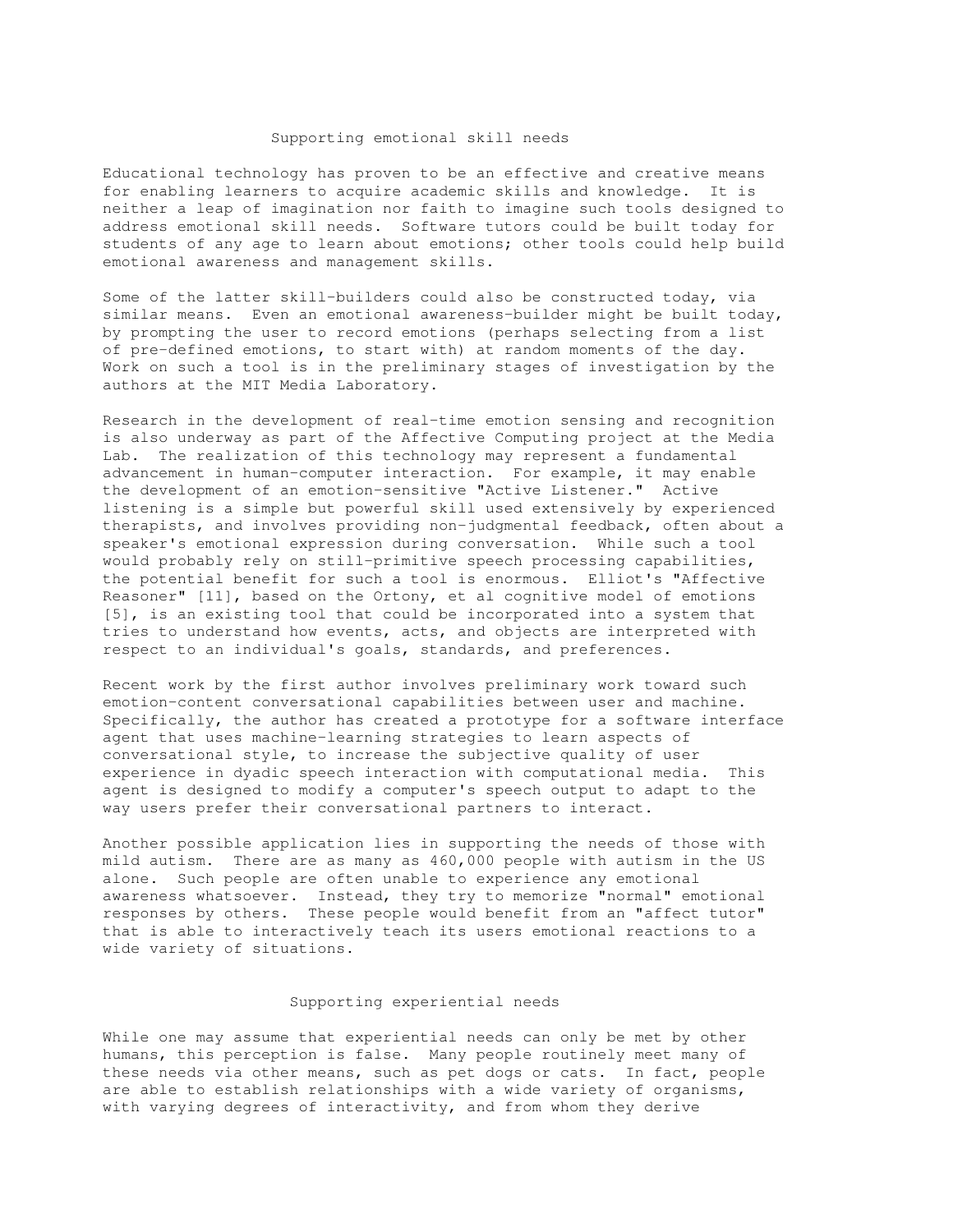substantial pleasure and satisfaction. Computational, "emotionally supportive" systems would theoretically springboard off of this natural propensity for inter-organism bonding, and provide the user with an outlet for emotional expression. The popularity of recent products that feature computational simulations of pets\* demonstrate that interactive media can stimulate pet-like emotional bonding, for children and adults alike. Again, this conceptualization does not suggest that machines would substitute for interpersonal or even inter-organism contact, but offers a dramatic expansion in the availability and interactivity of non-human companions.

Bleeding-edge speech recognition and understanding still fails to offer us the ability to support full linguistic communication, and such capability would only augment the ability of machines to meet human emotional needs. This field is advancing rapidly, yet it is clear that humans can and do meet many of their experiential emotional needs on a daily basis without requiring linguistic communication. Computational media has much to offer today and in the future to assist in their provision, but such products require research and development.

Finally, imagine a computationally-realized "imaginary friend" for a shy child, who could teach the child about emotions and how to make new friends, while providing (temporarily) the warmth of companionship he is missing.

### Conclusions

Research in computational support for human emotions represents an expansion of the scope of HCI research, yet such efforts are critical for the advancement of the field of human-computer interaction. It is our position that machines can augment the ability of humans to meet most (if not all) of these needs, and we will enumerate these ideas at the workshop.

Nearly all people have emotional needs, and if they go unmet, the consequences can be great. Therefore, it seems clear that any steps that can be taken to enable a person at risk to meet his own emotional needs can have profound effects, not only on the individual but also on those in his environment. We argue that computational media offers a great deal of promise for providing such support. We have enumerated a number of such avenues for future research, as well as our own efforts in this area. We are just beginning to address these challenges, yet the importance of this work merits a much larger effort. Fruits of these endeavors hold the promise of meaningful, beneficial effects on individuals and the society as a whole.

 $---/$  /  $---$ 

# Footnotes

\* Note, for example, the phenomenon surrounding Dogz and Catz, in which adult Macintosh users adopt and play with software simulations of these animals on computer terminals. Beyond exhibiting behaviors associated with real pets, Dogz and Catz have prompted their "owners" to display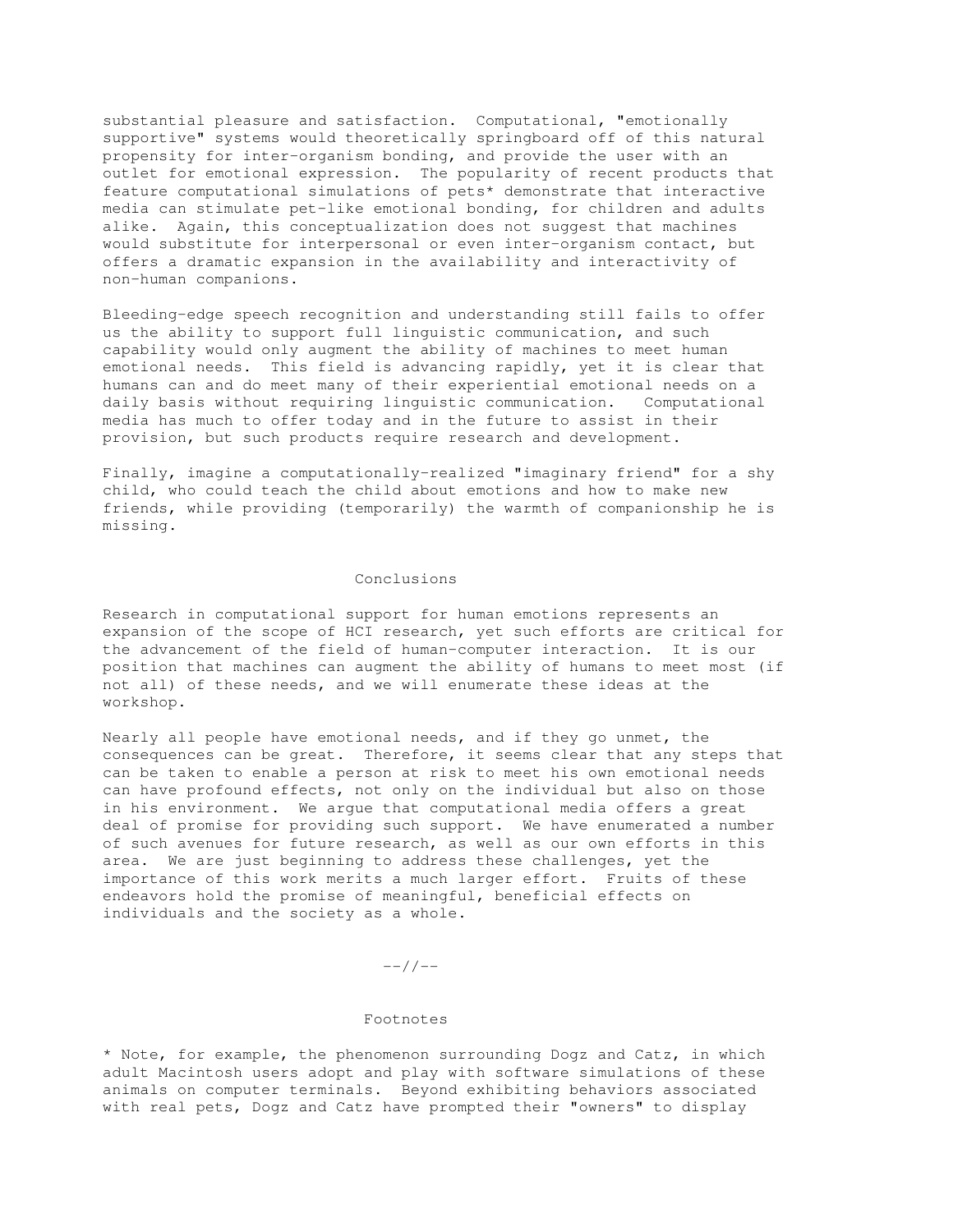anecdotal evidence of emotional attachment, including posting affectionate screenshots of their pets on web pages. Similarly, a device on which is displayed a virtual pet bird called a "Tamagocchi" has achieved enormous popularity in Japan [15]. The Tamagocchi emulates emotional needs of its own: If its user doesn't feed it and show it affection (via pushing buttons), the image of the bird "dies". Like Dogz and Catz, both adults and children have adopted the Tamagocchi. These examples suggest that humans have a propensity for relating emotionally to computational media.

### References

1. Csikszentmihalyi, Mihaly (1994). Flow: The Psychology of Optimal Experience. Harper and Row, New York.

2. Goleman, Daniel (1995). Emotional Intelligence. Bantam Books, New York

3. Salovey, Peter, & Mayer, John D (1990). Emotional Intelligence. Imagination, Cognition and Personality, Vol. 9(3), 185-211

4. Kaler, Sandra R.; Freeman, B. J. (1994). Analysis of environmental deprivation: Cognitive and social development in Romanian orphans. Journal of Child Psychology & Psychiatry & Allied Disciplines35(4) 769-781

5. Ortony, Andrew, Clore, Gerald L., & Collins, Allan (1988). The Cognitive Structure of Emotions. Cambridge University Press.

6. Marsh, H.W., & Shavelson, R.J. (1985). Self-concept: Its multifaceted, hierarchical structure. Educational Psychologist, 20, 107-204

7. Rosenberg, M. (1979). Conceiving the Self. Basic Books, New York.

8. Picard, R. W. (1996). Affective Computing. Massachusetts Institute of Technology Media Laboratory Technical Report #321

9. Durlach, David (1990). Affectionate Technology. Presented at the 1990 Direction and Implications of Advanced Computing (DIAC-90) conference sponsored by the Computer Professionals for Social Responsibility (CPSR).

10. Bowlby, John (1969/82). A&L, Vol. 1: Attachment. Basic Books, New York.

11. Elliot, Clark (1992). The Affective Reasoner: A Process Model of Emotions in a Multi-Agent System. PhD thesis, Northwestern University, May 1992. The Institute for Learning Sciences, technical Report No. 32.

12. Essa, Irfan & Pentland, Alex (1996). Coding, Analysis, Interpretation and Recognition of Facial Expressions. In Review, IEEE Transactions on Pattern Analysis and Machine Intelligence.

13. Thorisson, K. R. (1995). Computational Characteristics of Multimodal Dialogue. AAAI Fall Symposium on Embodied Language and Action,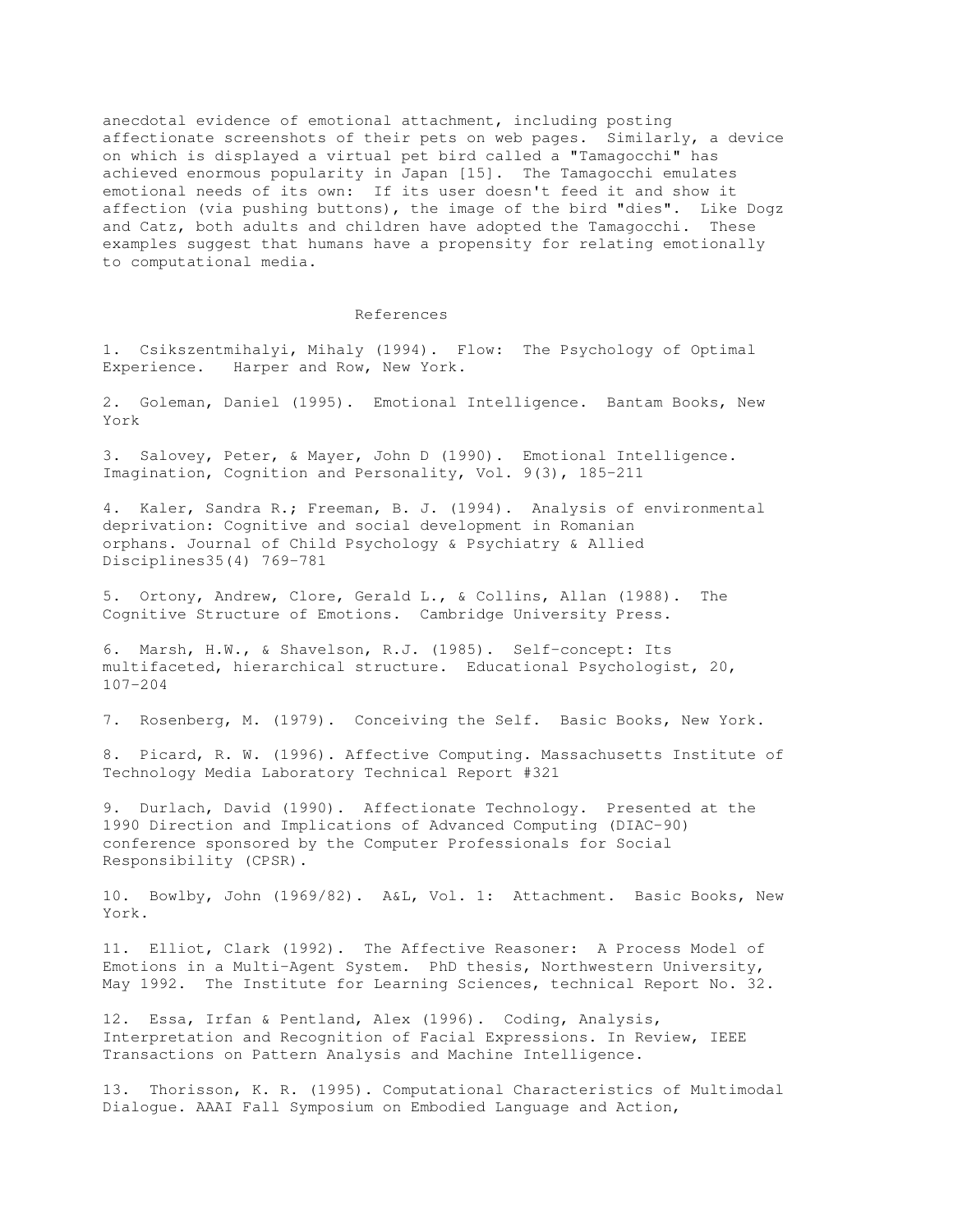Massachusetts Institute of Technology, Cambridge, Massachusetts, November 10-12, 102-108. [600 Kb]

14. Reeves, Byron & Nass, Clifford (1996) The Media Equation.

15. Reuters News Agency (1997). 'Virtual Pet' Craze Sweeps Japan. News release, Tokyo.

=============================================================================

### COVER PAGE

=============================================================================

Jonathan Klein\*, Rosalind Picard\*\* and Jocelyn Riseberg\*\*\* The Media Laboratory Massachusetts Institute of Technology 20 Ames Street Cambridge MA 02139-4307 U.S.A.

\* 1 (617) 253-9401 Room E15-468C phaedra@media.mit.edu \*\* 1 (617) 253-0369 Room E15-383 picard@media.mit.edu \*\*\* 1 (617) 253-0384 Room E15-394 rise@media.mit.edu

Background of the authors

Jonathan Klein

Jonathan Klein is a graduate student at the MIT Media Laboratory, working on the Affective Computing project, a multi-disciplinary research effort led by Professor Rosalind Picard. Affective Computing aims to enable computational media to recognize, model, synthesize and respond to human emotions. Others in the research group seek to sense and recognize emotional states by means of monitoring physiological response patterns that accompany emotional response. Jonathan is working to develop human-computer interaction paradigms that account for, and support, the emotional experience of users.

Jonathan received his B.S. with highest honors in Human-Computer Interaction and Computer Graphics from the University of Michigan in Ann Arbor. There, he worked with Elliot Soloway to develop interaction design solutions for a number of major research efforts in educational technology. These include serving as chief interface designer for a K-12 student learning environment for the University of Michigan Digital Library (UMDL). He was also project manager and chief interaction designer for the Investigators' Workshop, a virtual-world, integrated, on-line, collaborative learning environment for K-12 science projects. Jonathan served as interaction design consultant for the Upper Atmosphere Research Collaboratory (UARC) project, the Model-It project, and Danube, a graphical, on-line, multi-player fantasy game built in Java, among other efforts. He has also worked as an art director, graphic designer and illustrator for magazine and newspaper publishing firms.

His main interests include the design and evaluation of visual and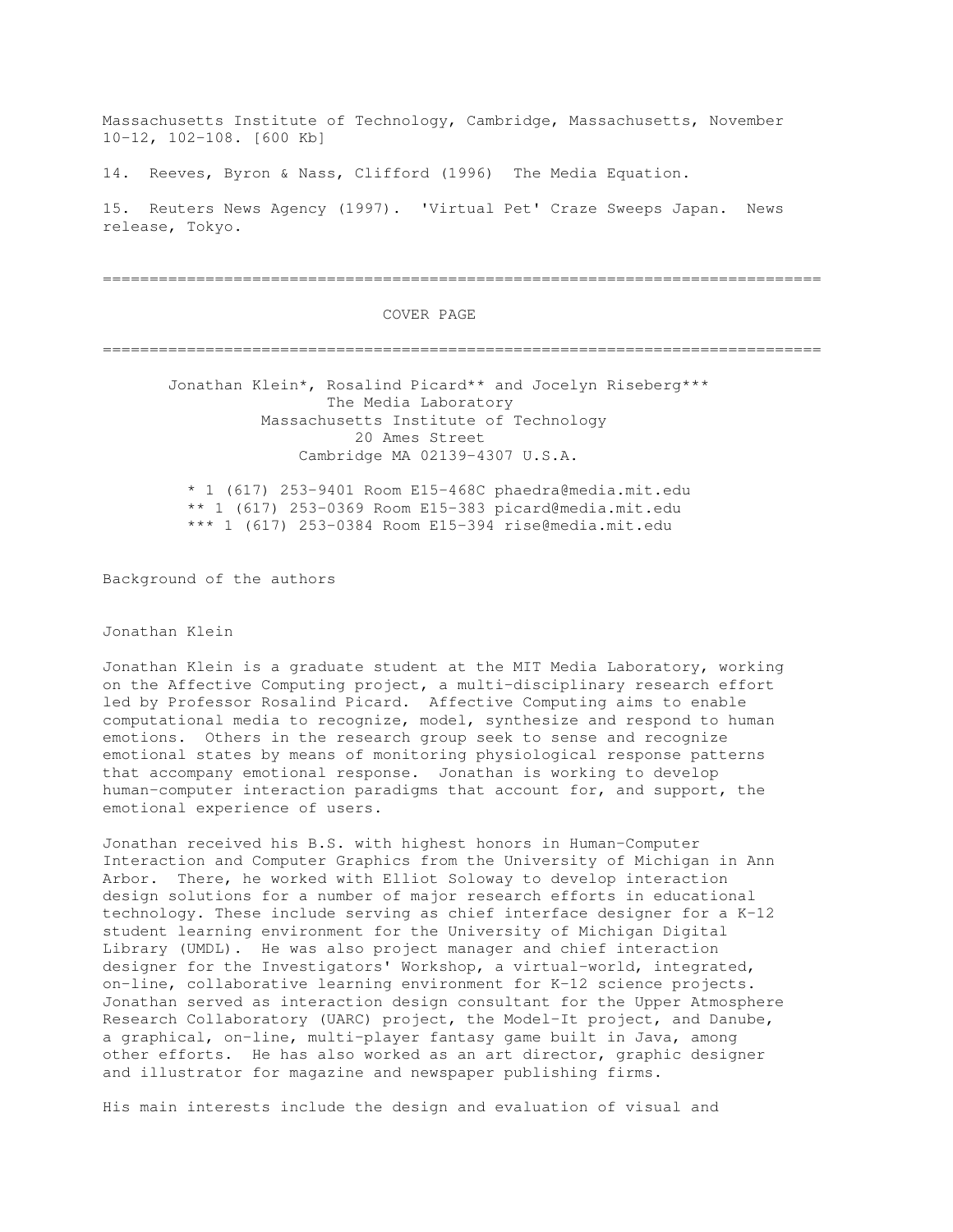conversational speech interfaces; extending HCI to include support for a broad range of human needs; affective understanding, which involves building systems that can construct and dynamically maintain a model the user's emotional life, including discrete emotional states, moods, and temperament; application design for affective computing, as well as privacy and security issues that arise with the advent of emotion-savvy machines.

### Rosalind W. Picard

Rosalind W. Picard is NEC Development Professor of Computers and Communications at the MIT Media Laboratory in Cambridge, Massachusetts. She holds Sc.D and S.M. degrees in both Electrical Engineering and Computer Science from MIT and a Bachelors degree in Electrical Engineering from Georgia Tech.

Prior to pursuing her doctorate, Picard was a Member of the Technical Staff at AT&T Bell Laboratories where she designed computer architectures and algorithms for digital signal processing. She has also worked closely with or consulted for a number of companies, including British Telecom, Hewlett-Packard Research Labs, IBM, Interval Research, Kodak, and NEC.

Picard is the author or co-author of over fifty peer-reviewed scientific publications, and is one of the pioneers of content-based retrieval for digital image and video. She has a forthcoming book on "Affective Computing," addressing computers which can recognize, express, and in some cases, "have" emotions. A present focus is on building affective wearable computers in smart clothing and jewelry, to sense the affective state of the wearer.

# Jocelyn Riseberg

Jocelyn Riseberg is currently working as a Visiting Research Assistant for the Affective Computing Group at the MIT Media Laboratory. She holds a Master's degree in Social/Developmental Psychology from Brandeis University as well as Bachelor's Degrees in both Psychology and English Literature from Tufts University. Her role at the Media Lab includes designing and implementing experimental paradigms in the domain of emotion elicitation, as well as providing perspective from the psychology community on affective intelligence. Previous to her Master's program, Ms. Riseberg spent several years designing and conducting experiments in neuroendocrine pathology at Tufts Medical School/New England Medical Center.

Ms. Riseberg's past research protocols have examined verbal and nonverbal expression; particularly how these phenomena are manifested in computer and videomediated communication. At present, she is pursuing research into the design of systems possessing social/emotional intelligence, drawing from a social-scientific perspective on computational media.

 $---/ /---$